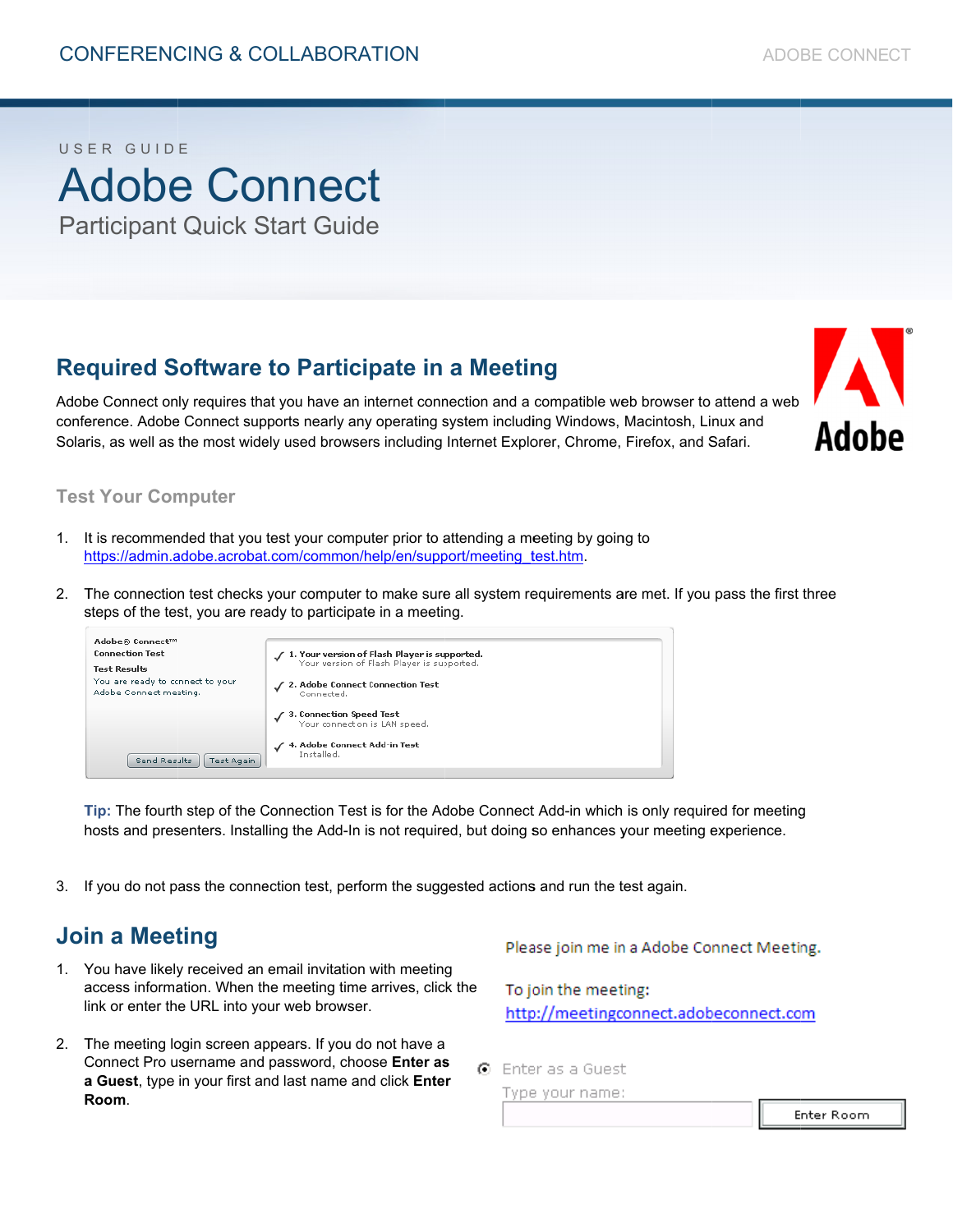Join

Cancel

- 3. The meeting launches in your browser. If the meeting host has not yet arrived to the meeting or meeting security requires the host to approve your attendance, you will be placed into a waiting room.
- 4. Once the meeting host accepts you into the meeting, the meeting room interface appears.

### **Meeting Audio**

Meeting hosts have control over how the audio portion of your meeting is conducted. They can choose to use an integrated teleconference or Voice over IP (VoIP.)

#### **Integrated audio conference**

Once started, a Join Audio Conference will appear on your screen. Enter a phone number and click Join to have the conference dial out to you. When you answer, you are asked to press 1 to join the teleconference. Alternatively, you can select the Dial-in radio button and opt to dial-in manually.

**Tip:** If the **Join Audio Conference** box does not appear, check the invitation for audio conferencing numbers and instructions.

#### Join Audio Conference

Host has started an audio conference in this meeting. Please select among available options to join the conference.

⊙ Dial-out [Receive a call from the meeting]

Enter phone number

(+ Country code - Area/city code - Number E.g. +1-415-555-1234)

- ◯ Dial-in to the Audio Conference via Phone
- ◯ Using Computer

#### **Voice over IP**

When this option is selected, you can hear meeting audio through your computer speakers. If meeting attendees speak using VoIP, you will see a speaker icon next to their name.

Meeting hosts may give you the ability to broadcast your audio using VoIP. When this is the case, a microphone icon appears next to your name in the Attendee List.

**Tip:** If you are having issues with using VoIP, it is recommended that you run through the Audio Setup Wizard to optimize your experience. To do this, go to **Meeting > > Audio Setup Wizard** and complete the requested steps.

### **Change Your Status**

Within a meeting, you can change your status to communicate with other meeting attendees.

To change your status, click the raised hand icon and select the desired status option. When you set your status, an icon appears next to your name in the attendee list.

If you select options above the line such as Raise Hand or Step Away, your status remains until click the raise hand icon a second time. If you choose an

| Attendees (3)            | -<br>=-<br>= |
|--------------------------|--------------|
|                          |              |
| Hosts $(1)$              |              |
| Tester                   |              |
| $\mathbf$ Presenters (1) |              |
| <b>Test User</b>         |              |
| $D$ articipante (1)      |              |

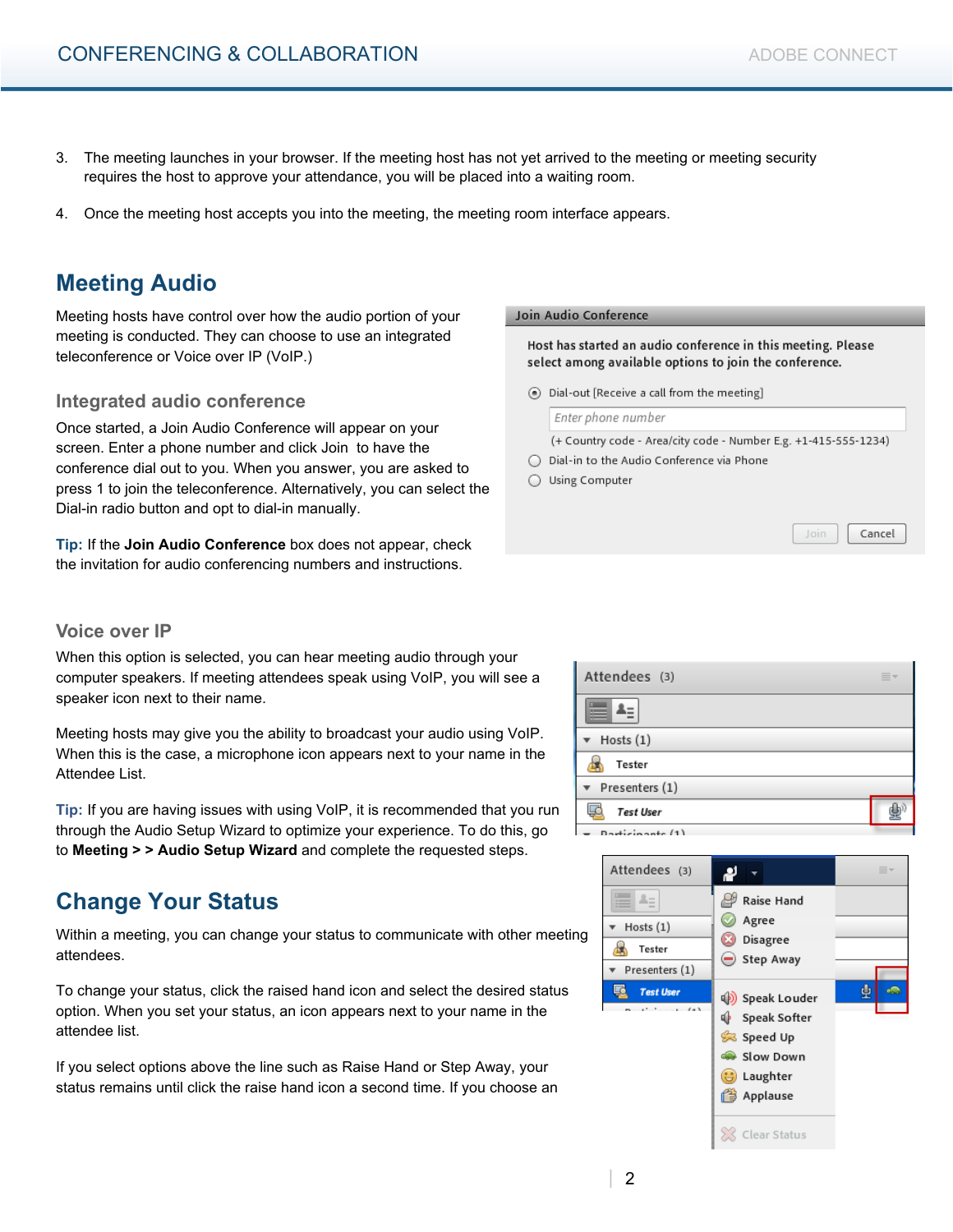option below the line such as Speed Up or Applause, your status automatically clears itself after ten seconds.

### **Chat with Other Attendees**

If the meeting host enables this feature, you can chat with other meeting attendees.

To do this, simply type a message in the Chat pod as you would in any instant messaging program. Type Enter or click Send Message to send your message.

You can choose to send your message to all attendees, just meeting hosts and presenters or, if the host enables this, to specific attendees.

In some instances, the Chat pod serves as an area for you to ask questions. If this is the case, any messages you submit are sent to meeting hosts and presenters and do not immediately appear in the Chat pod.

### **Share Web cam Video**

The meeting host may ask you to share web cam video. When this is the case, a button allowing you to share your web cam appears in the Video pod. To share your camera, make sure your web cam is plugged in, and click **Start My Webcam.**

| Chat 3 (Everyone)                  |              | Ξ×                     |
|------------------------------------|--------------|------------------------|
|                                    |              | Maximize               |
|                                    | <b>Hosts</b> | <b>Start Chat With</b> |
|                                    | Presenters   | <b>Text Size</b>       |
|                                    | Attendees    | My Chat Color          |
|                                    |              | Preferences            |
|                                    |              | Help                   |
| What time will this meeting start? |              |                        |
| Everyone                           |              |                        |

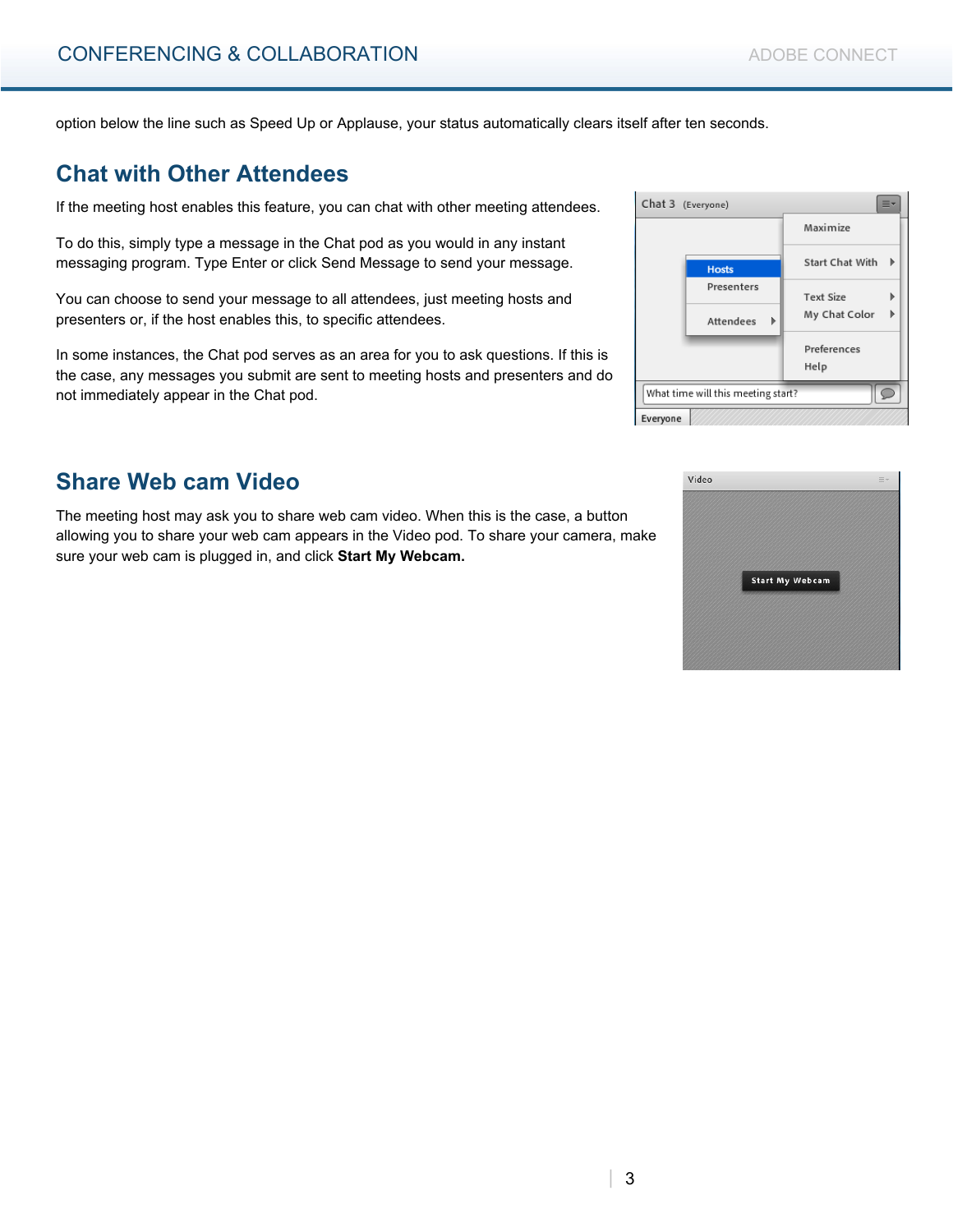# **Having Trouble?**

| <b>Issue</b>                                                           | <b>Solution</b>                                                                                                                                                                                                                                                                                        |  |
|------------------------------------------------------------------------|--------------------------------------------------------------------------------------------------------------------------------------------------------------------------------------------------------------------------------------------------------------------------------------------------------|--|
| I cannot get into the meeting.                                         | If you are having trouble joining a meeting try the following:                                                                                                                                                                                                                                         |  |
|                                                                        | 1. Enter the meeting as a guest user by entering in your first and last name in the Guest<br>field.                                                                                                                                                                                                    |  |
|                                                                        | 2.<br>Click Help on the Meeting Login page. This takes you to the Test Meeting Connection<br>page where you can verify that your computer meets all necessary requirements. If you<br>do not pass the test you will be given instructions for what you need to do.                                     |  |
|                                                                        | 3.<br>Make sure pop-up blocking software is not blocking your meeting window.                                                                                                                                                                                                                          |  |
|                                                                        | You may be using a proxy server. To resolve this in Internet Explorer, select Tools ><br>4.<br>Internet Options > Advanced. Then enable the setting Use HTTP 1.1 through proxy<br>connections. After doing this, clear your cookies, close all browser windows and<br>attempt to re-enter the meeting. |  |
| I cannot hear any audio and<br>no phone icon appears on the<br>screen. | If using phone audio conferencing, check to see if the meeting host has provided audio<br>1.<br>conference information. If this is the case, you need to dial in via telephone to hear<br>meeting audio.                                                                                               |  |
|                                                                        | If using your computer, verify that your computer speakers are on and your computer's<br>2.<br>volume is at an audible level                                                                                                                                                                           |  |
| I have been given granted<br>rights to share my voice, but             | If you are having trouble sharing your voice try the following tasks:                                                                                                                                                                                                                                  |  |
| no one can hear me.                                                    | If using phone audio conferencing, check to see if your phone is muted. If so, you may<br>1.<br>unmute via the audio integration user interface by clicking the mute icon next to your<br>name, right clicking and selecting 'un-mute self', or by pressing #6 on your telephone<br>key-pad.           |  |
|                                                                        | If using your computer,                                                                                                                                                                                                                                                                                |  |
|                                                                        | 1. Make sure your computer microphone is not muted.                                                                                                                                                                                                                                                    |  |
|                                                                        | Run through the Audio Setup Wizard. To do this, select Meeting > Audio Setup<br>2.<br>Wizard. The wizard guides you through five steps in which your computer is tuned for<br>optimal VoIP.                                                                                                            |  |
|                                                                        | You may have elected to deny the Flash Player access to your computer's microphone.<br>3.<br>To verify this, right click in the meeting window and choose Settings to view your Flash<br>Player settings. In the dialog box, choose Allow.                                                             |  |
|                                                                        | Verify that the correct microphone is being recognized by the Flash Player by right<br>4.<br>clicking in the meeting window and selecting the Microphone. Check that your<br>microphone is selected in the drop-down and that the Record Volume is at an<br>appropriate level.                         |  |